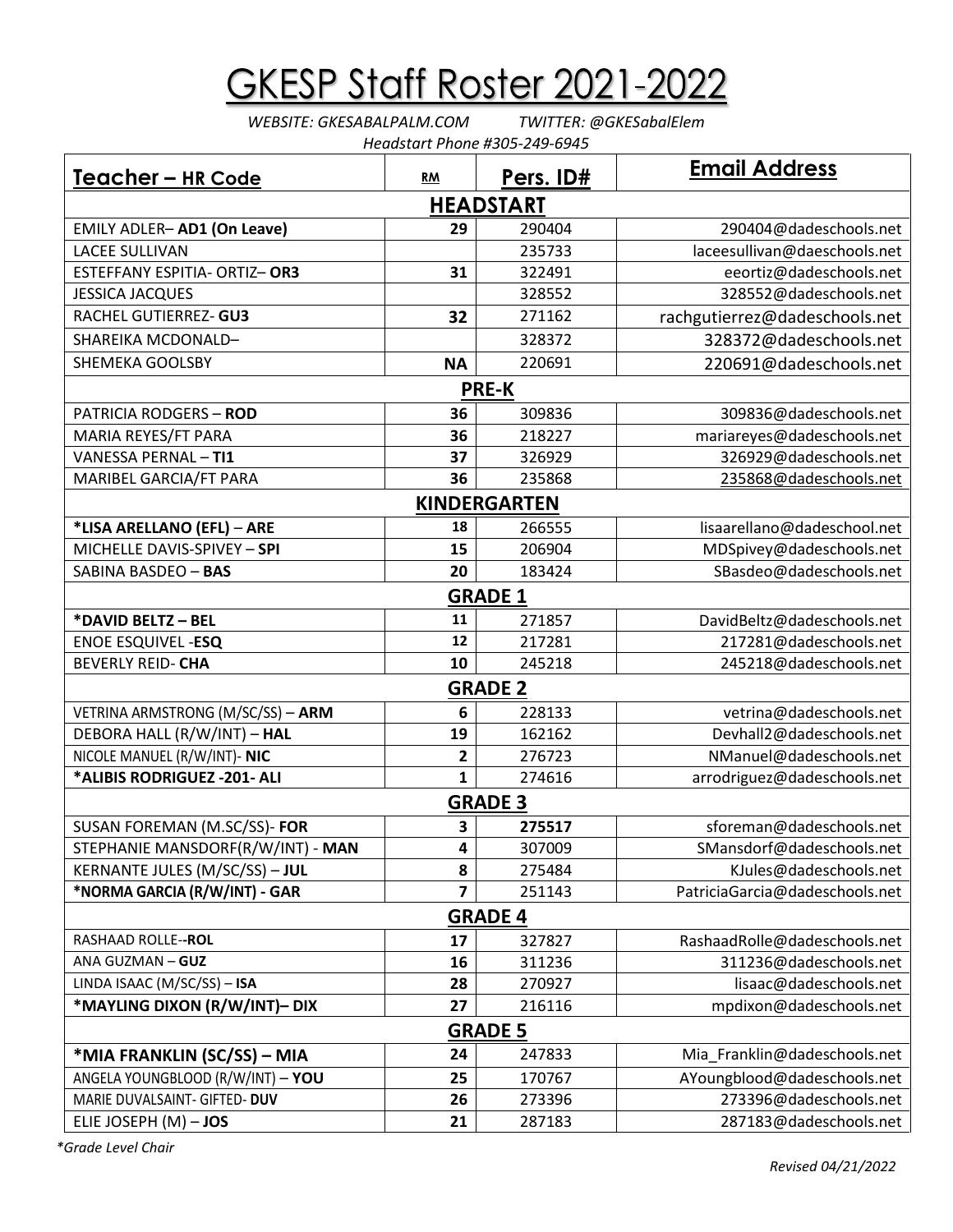| <u> GKESP Staff Roster 2021-2022</u>                                                 |               |                              |                               |  |  |  |  |
|--------------------------------------------------------------------------------------|---------------|------------------------------|-------------------------------|--|--|--|--|
| TWITTER: @GKESabalElem<br>WEBSITE: GKESABALPALM.COM<br>Headstart Phone #305-249-6945 |               |                              |                               |  |  |  |  |
| MADELYN MARQUEZ (R/W/INT) - MAR                                                      | 22            | 170324                       | 170324@dadeschools.net        |  |  |  |  |
| <b>SPECIAL AREA TEACHERS</b>                                                         |               |                              |                               |  |  |  |  |
| CARLOS SERRANO (MUSIC)<br>$\sim$                                                     | 1401          | 334876                       | 3348761@dadeschools.net       |  |  |  |  |
| <b>VIVIAN PIERRE-LOUIS (PE)</b>                                                      | 1301          | 199646                       | pierrelouisv@dadeschools.net  |  |  |  |  |
| Melissa Karabenli (Gifted)                                                           | 13            | 334407                       | 334407@dadeschools.net        |  |  |  |  |
| Veronica Fazzio (ART)                                                                | 1402          | 337222                       | VFazzio@dadeschools.net       |  |  |  |  |
| <b>DAMARY ORDONES</b>                                                                | 23            | 317345                       | ordonesdamary@dadeschools.net |  |  |  |  |
|                                                                                      |               | <b>BILINGUAL PROGRAM</b>     |                               |  |  |  |  |
| <b>GRACIELA CID</b><br>ESOL                                                          | 35            | 317495                       | cidgv@dadeschools.net         |  |  |  |  |
| <b>CCHL</b><br><b>MARLINE ULYSSE</b>                                                 | 33            | 276055                       | mulysse@dadeschools.net       |  |  |  |  |
|                                                                                      |               | <b>STUDENT SERVICES</b>      |                               |  |  |  |  |
| COUNSELOR<br><b>JANAT QURESHI</b>                                                    | <b>MC</b>     | 234871                       | jqureshi@dadeschools.net      |  |  |  |  |
| DR.M.COUBERTIER<br><b>PSYCHOLOGIST</b>                                               | 3020          | 128814                       | mcoubertier@dadeschools.net   |  |  |  |  |
| <b>JOSE HERNANDEZ</b><br><b>STD. SUPPORT SERVICES</b>                                | Musc Off.     | 337663                       | 337663@dadeschools.net        |  |  |  |  |
| PLACEMENT SPEC.<br>J. STEPHENS                                                       |               |                              |                               |  |  |  |  |
| <b>ERICA BELTZ</b><br><b>SPEECH</b>                                                  | 1001          |                              | ebeghin@dadeschools.net       |  |  |  |  |
| <b>ALICE TAYLOR</b><br><b>NURSE</b>                                                  | <b>CLINIC</b> |                              | ataylor@med.miami.edu         |  |  |  |  |
|                                                                                      |               | <b>LEARNING DISABILITIES</b> |                               |  |  |  |  |
| SHERLYNE DIMANCHE<br><b>SPED</b>                                                     | 5             | 287024                       | 287024@dadeschools.net        |  |  |  |  |
| <b>COACHES</b>                                                                       |               |                              |                               |  |  |  |  |
| ROBIN SIEGLER (READING COACH)                                                        | 3021          | 153535                       | rsiegler@dadeschools.net      |  |  |  |  |
| PRINCESS STANLEY (MATH COACH)                                                        | 14            | 286018                       | 286018@dadeschools.net        |  |  |  |  |
| <b>INTERVENTIONIST</b>                                                               |               |                              |                               |  |  |  |  |
| <b>ALCY COLIN</b>                                                                    |               | 256751                       | acolin@dadeschools.net        |  |  |  |  |
| <b>MARIA SERRANO</b>                                                                 |               | 337589                       | 337589@dadeschools.net        |  |  |  |  |
| <b>JEAN LEGER</b>                                                                    |               | 337758                       | 337758@dadeschools.net        |  |  |  |  |
| <b>HEAD START</b>                                                                    |               |                              |                               |  |  |  |  |
| <b>FLOWERES COULANGES</b>                                                            | 30            | 338137                       | 338137@dadeschools.net        |  |  |  |  |
| <b>OFFICE STAFF</b>                                                                  |               |                              |                               |  |  |  |  |
| <b>APRIL BROWN</b>                                                                   |               | 195359                       | aybrown@dadeschools.net       |  |  |  |  |
| <b>EMILIE GEORGES</b>                                                                |               | 317213                       | emiliegeorges@dadeschools.net |  |  |  |  |
| CHANTAL JORDAN-WALKER                                                                |               | 330946                       | Jordan-Walker@dadeschools.net |  |  |  |  |
| <b>CUSTODIAL STAFF</b>                                                               |               |                              |                               |  |  |  |  |

| <b>CUSTODIAL STAFF</b>         |  |        |                        |  |  |  |
|--------------------------------|--|--------|------------------------|--|--|--|
| STEPHEN ADAMS (HEAD CUSTODIAN) |  | 211307 | SAdams@dadeschools.net |  |  |  |
| RAMON CANET (LEAD CUSTODIAN)   |  | 221472 | RCanet@dadeschools.net |  |  |  |
| <b>GUILLERMO QUIROZ</b>        |  | 285938 | 285938@dadeschools.net |  |  |  |
| JOHN SPAIN                     |  | 326774 | 326774@dadeschools.net |  |  |  |